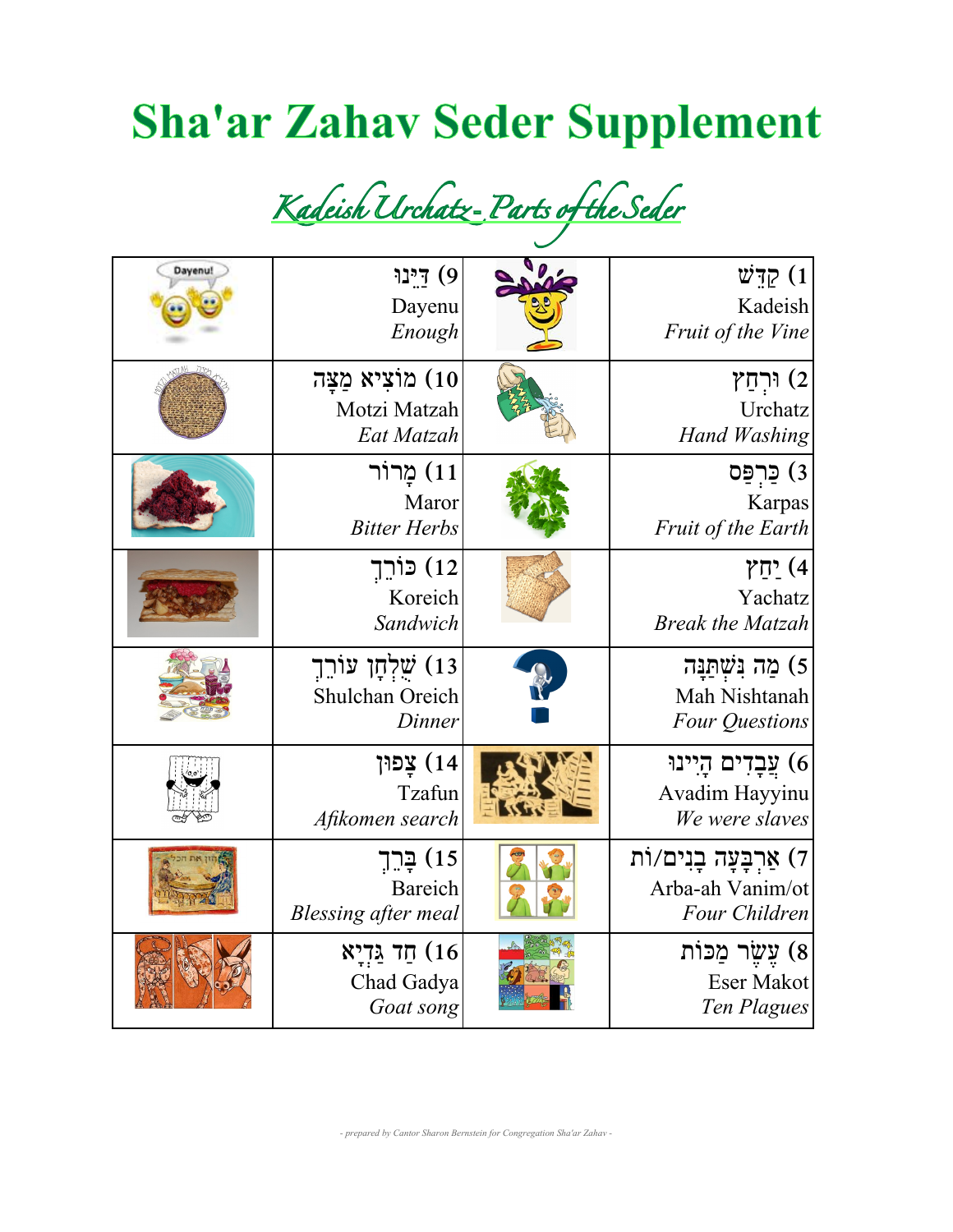page 2

*Hin***'***ni**Muchan**Um***'***zuman* **-** *L***'***chayim***!**

Hi-n'-ni mu-chan um-zu-man (4x) L'-ka-yeim mitz-vat kos ri-sho-nah (sh'niyah, sh'lishit, r'vi-it)

הִנְנִי מוּכָן וּמְז<mark>ָמָן</mark> לְקַיֵם מִצְווַת כּוֹס רִאשׁוֹנָה

*We are now ready and prepared to perform the mitzvah of the first (second, third, fourth) cup.*



One morning as Pharaoh woke in his bed, There were frogs in his bed and frogs on his head. Frogs on his nose and frogs on his toes. Frogs here, frogs there, Frogs were jumping everywhere.



*Dayenu* **(***Yiddish***)**

Vol-tn mir nor fun Mits-ra-yim, Glik-lekh oys-ge-leyzt ge-vo-rn, Nor der yam zikh nit ge-shpol-tn, Dayenu.

Volt der yam zikh shoyn ge-shpol-tn, Nor im durkh-geyn in der tru-kn, Volt undz de-molt nit ge-gol-tn, Dayenu.

Vol-tn mir im shoyn a-ri-ber, Nit ge-kent nor i-ber-ku-men, Fer-tsik yor in groy-sn mid-ber, Dayenu.

Vol-tn mir di fer-tsik yor shoyn, Im dem mid-ber durkh-ge-ku-men, Un keyn man dort nit ge-fu-nen, Dayenu.

Vol-tn mir dort man ge-fu-nen, Nor dem sha-bes nisht ba-ku-men, Un tsum Si-nay nit ge-ku-men, Dayenu.

Vol-tn mir tsum Si-nay ku-men, Nor di toy-re nit ba-ku-men, S'-folk fun toy-re nit ge-vorn, Dayenu.

*- prepared by Cantor Sharon Bernstein -*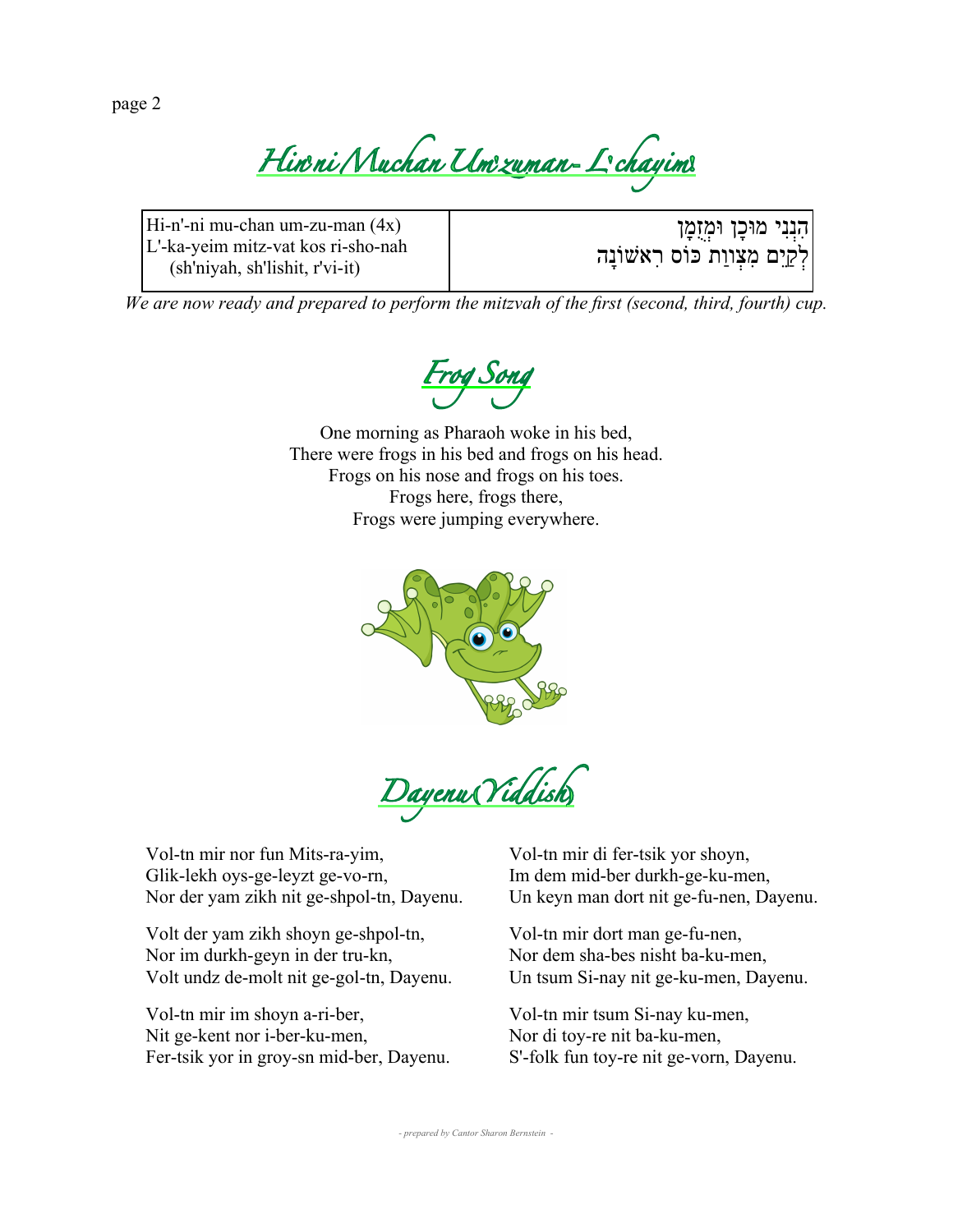*Bendigamos* **(***Ladino**Blessing**After**Meals***)**

Bendigamos al Altísimo, Al señor que nos crió, Démosle agradecimiento Por los bienes que nos dió.

Bendigamos al Altísimo, Por su Ley primeramente, Que liga a nuestra raza Con el cielo continuamente

Bendigamos al Altísimo, Por el pan segundamente, Y también por los manjares Que comimos juntamente.

Pues comimos y bebimos alegremente Sue merced nunca nos faltó, Load al Señor que es bueno, Que para siempre su merced.

Bendita sea la casa esta, El hogar de su presencia, Donde guardamos su fiesta, Con alegría y permanencia.

Hodu l'Adonai ki tob, Ki le-olam hasdo. Hodu l'Adonai ki tob, Ki le-olam hasdo.

*Let us bless the Most High, the One who created us Let us give thanks for the good things given to us.*

*Let us bless the Most High first for the Torah, Which draws us together with heaven continually,*

*Let us bless the Most High, secondly for the bread And also for the foods which we have eaten together.*

*For we have eaten and drunk happily, God's kindness has never failed us. Praise God, whose goodness and kindness is everlasting.*

*Blessed be this house, the home of the holy presence, Where we hold our feasts, with happiness and permanence.*

*Eliyahu**Ha***-***navi***,** *Miriyam**Han***'***viya*

E*-*li*-*ya*-*hu Ha*-*na*-*vi*,* E*-*li*-*ya*-*hu ha*-*tish*-*bi*,* E*-*li*-*ya*-*hu*,* E*-*li*-*yahu*,* E*-*li*-*ya*-*hu Ha*-*gi*-*la*-*di*,* Bim*-*hei*-*ra v*'-*ya*-*mei*-*nu*,* ya*-*vo ei*-*lei*-*nu*,* Im ma*-*shi*-*ach ben Da*-*vid *[2*x*]*

Mi*-*ri*-*yam ha*-*n*'-*vi*-*a*,* oz v*'-*zim*-*ra b*'-*ya*-*dah*,* Mi*-*ri*-*yam tir*-*kod i*-*ta*-*nu l*'-*hag*-*dil zim*-*rat o*-*lam*.* Bim*-*hei*-*ra v*'-*ya*-*mei*-*nu*,* hee t*'-*vi*-*ei*-*nu El mei ha*-*y*'-*shu*-*a*. [2*x*]*

*- prepared by Cantor Sharon Bernstein -*

page 3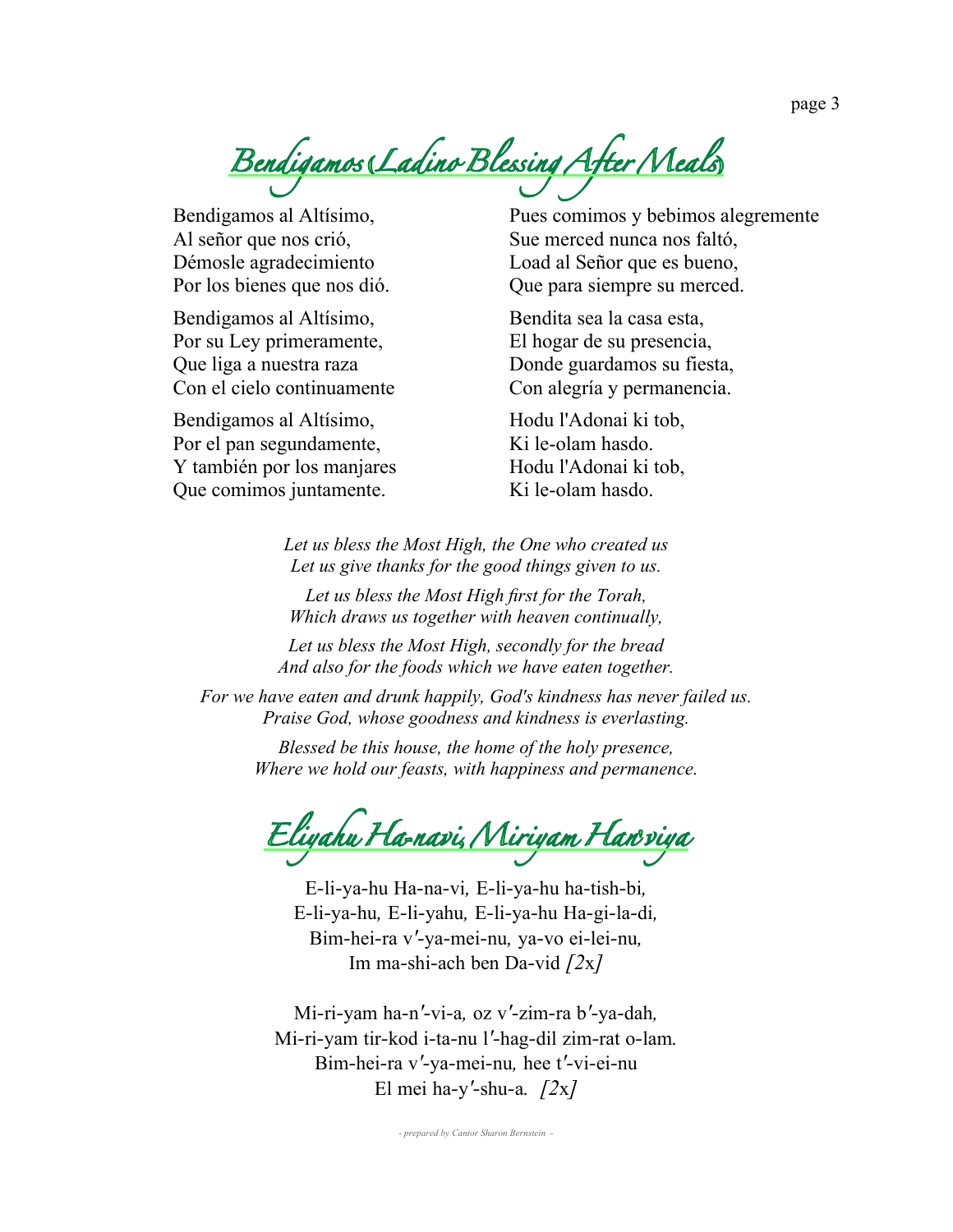page 4

*Ki**Lo**Na***-***eh*

Ki lo na-eh, ki lo ya-eh.

A-dir bim-lu-chah, ba-chur ka-ha-la-chah, G'-du-dav yom-ru lo:

> L'cha u-l'cha, l'cha ki l'cha, l'cha af l'cha, L'cha A-do-nai ha-mam-la-chah, Ki lo na-eh, ki lo ya-eh.

Da-gul bim-lu-chah, ha-dur ka-ha-la-chah, Va-ti-kav yom-ru lo:  $L'$ -cha u-l'-cha  $\ldots$ 

Za-kai bim-lu-chah, cha-sin ka-ha-la-chah, Taf-s'-rav yom-ru lo: L'-cha u-l'-cha . . .

Ya-chid bim-lu-chah, ka-bir ka-ha-la-chah, Li-mu-dav yom-ru lo: L'-cha u-l'-cha . . .

Mo-sheil bim-lu-chah, no-ra ka-ha-la-chah, S'-vi-vav yom-ru lo: L'-cha u-l'-cha . . .

A-nav bim-lu-chah, po-deh ka-ha-la-chah, Tza-di-kav yom-ru lo: L'-cha u-l'-cha  $\blacksquare$ 

Ka-dosh bim-lu-chah, Ra-chum ka-ha-la-chah, Shi-na-nav yom-ru lo: L'-cha u-l'-cha . . .

Ta-kif bim-lu-chah, To-meich ka-ha-la-chah, T'-mi-mav yom-ru lo: L'-cha u-l'-cha . . .

כִּי לוֹ נָאֵֶה, כִּי לוֹ יָאֶה. אַדִיר בִּמְלוּכָה, בָּחוּר כַּהֲלָכָה, גְּדוּדָיו יֹאמְרוּ לוֹ: לְךָ וּלְך,ָ לְךָ כִּי לְך,ָ לְךָ אַף לְך,ָ לְךָ יי הַמַּמְלָכָה, כִּי לוֹ נָאֵֶה, כִּי לוֹ יָאֶה. דָּגוּל בִּמְלוּכָה, הָדוּר כַּהֲלָכָה, וָתִיקָיו יֹאמְרוּ לוֹ: לְךָ וּלְךָ . . . זַכַּאי בִּמְלוּכָה, חָסִין כַּהֲלָכָה טַפְסְרָיו יֹאמְרוּ לוֹ: לְךָ וּלְךָ . . . יָחִיד בִּמְלוּכָה, כַּבִּיר כַּהֲלָכָה לִמוּדָיו יֹאמְרוּ לוֹ: לְךָ וּלְךָ . . . מוֹשֵׁל בִּמְלוּכָה, נוֹרָא כַּהֲלָכָה סְבִיבָיו יֹאמְרוּ לוֹ: לְךָ וּלְךָ . . . עָנָיו בִּמְלוּכָה, פּוֹדֶה כַּהֲלָכָה, צַדִּיקָיו יֹאמְרוּ לוֹ: לְךָ וּלְךָ . . . קָּדוֹשׁ בִּמְלוּכָה, רַחוּם כַּהֲלָכָה שִׁנְאַנָיו יֹאמְרוּ לוֹ: לְךָ וּלְךָ . . . תַּקִיף בִּמְלוּכָה, תּוֹמֵךְ כַּהֲלָכָה תְּמִימָיו יֹאמְרוּ לוֹ: לְךָ וּלְךָ . . .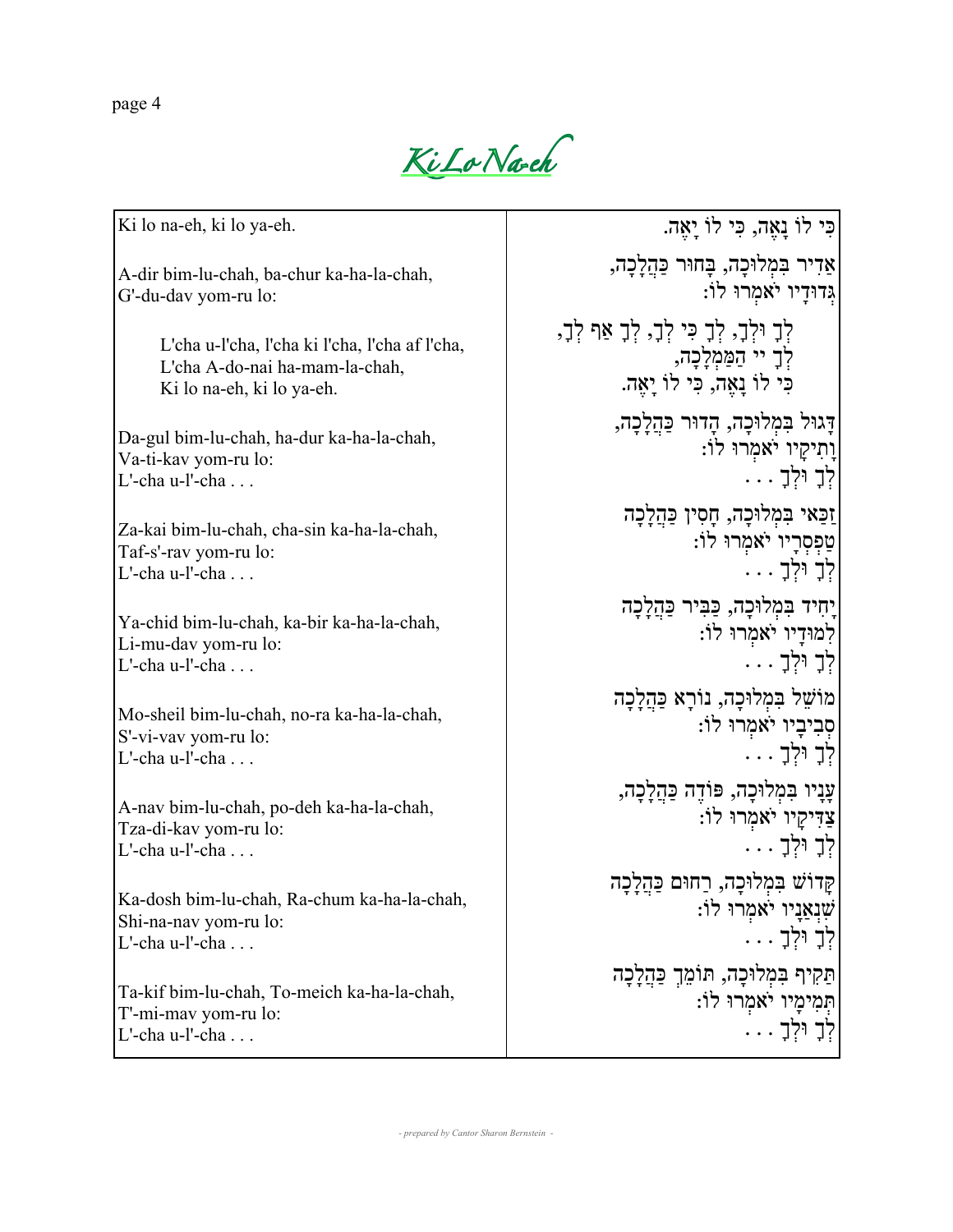*Che**Volera***,** *Che**Intendera* **(***Italian**Echad**Mi**Yodeia***)**

*Che volera, che intendera, Quale cosa la contentera?*

Quale cosa vol di' uno? Uno solo è il creator, Barukh hu u-varukh shemo Amen!

Quale cosa vol di' due? Due tavole del patto

Quale cosa vol di' tre? Tre sono i nostri padri: Avràm, Yitzkaq ve-Yagnaqov

Quale cosa vol di' quattro? Quattro madri d'Israel: Sarah, Rivqah, Leah, Rakel

Quale cosa vol di' cinque? Cinque libri della Torah

Quale cosa vol di' sei? Sei i libri della Missnah Quale cosa vol di' sette? Sette giorni col Shabbad

Quale cosa vol di' otto? Otto i giorni della milah

Quale cosa vol di' nove? Nove i mesi (del)la partoriente

Quale cosa vol di' dieci? Dieci sono i Comandamenti

Quale cosa vol di' undici? Undici son le principali stelle

Quale cosa vol di' dodici? Dodici tribù d'Israel

Quale cosa vol di' tredici? Tredici Articoli di Fede,

*Ozi**v***'***Zimrat**Yah*

| O-zi v'-zim-rat Yah va-y'-hi li li-shu-a | ֹ עזי וזמרת יה ויהי־לי לישוּעה:<br>ા મામ માં આવેલા માટે પ્રાથમિક પર આવેલા મા |
|------------------------------------------|------------------------------------------------------------------------------|
|------------------------------------------|------------------------------------------------------------------------------|

*Yah is my strength and song and will be my sustenance and protection. ~ Exodus 15:2*



*- prepared by Cantor Sharon Bernstein -*